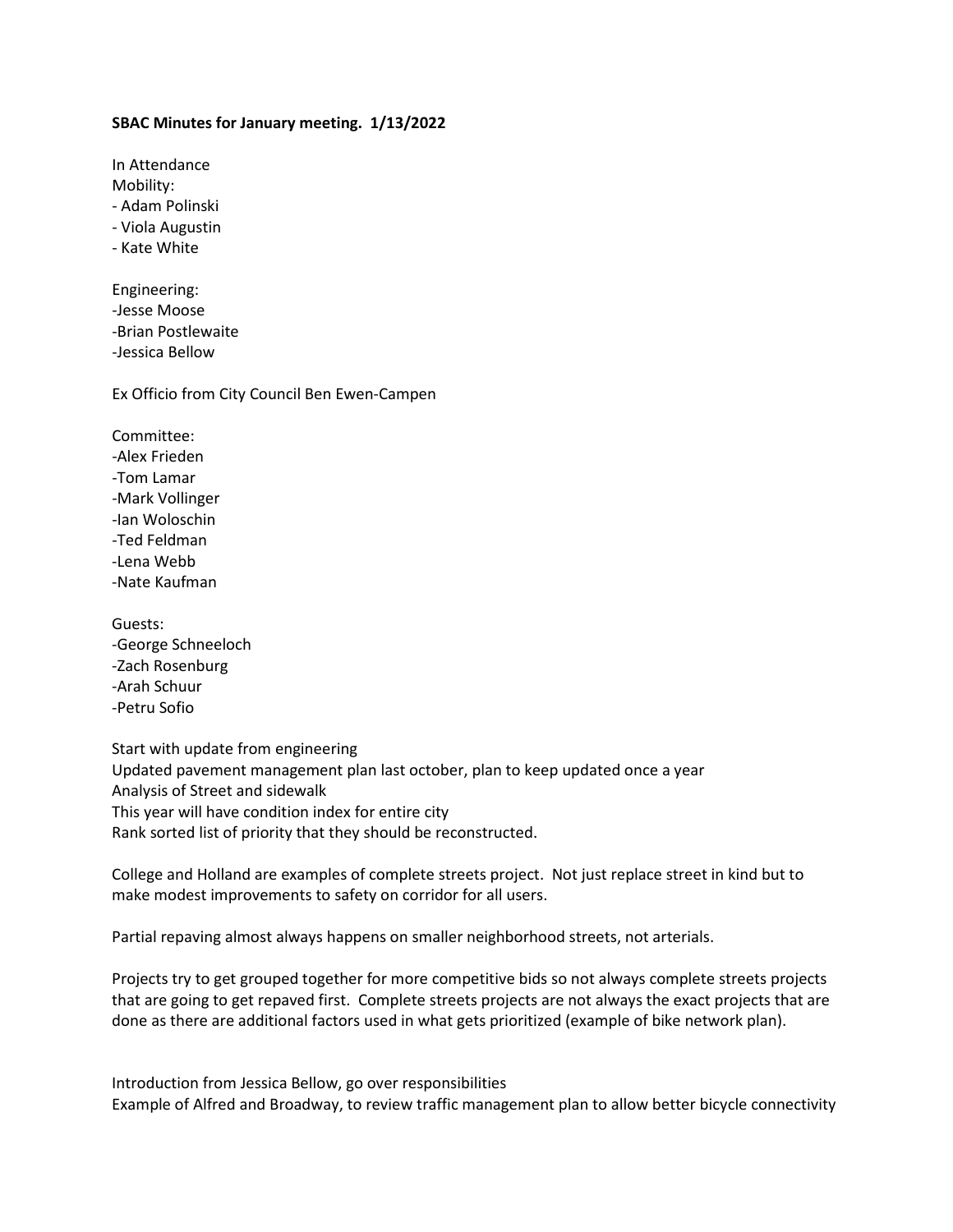Question from Ted: construction is in the teal crosshatch? Answer from Jessica: Yes 200 requests for crosswalk painting in 2021, 6x that of 2020

3 Primary initiatives of 2022: parking setbacks. updating ped push buttons, traffic signal inventory.

Jesse Moos presentation on engineering permits. Permit counts have gone up which is surprising to the team.

Map of all 2021 construction ROW.

Repaving does not incorporate sewer or other utility work. Example of Pearl street to combine multiple pieces of work so work can be coordinated.

From Ted: what goes into the road prioritization formula?

Bicycle network would help to connect and bring forward connecting projects to execute bicycle network plan.

December meeting minutes pass and are accepted.

Priorities from SBAC: holland and highland, bike plan, bike safety ordinance.

Go over likes and dislikes.

Split of in person vs remote

Go over proposed schedule for agenda planning. 3 weeks before chair puts out call for agenda. Two weeks before will be deadline. 1 week before officers and agenda meet

Plan for SBAC proposed project review cycle. Engineering subteam reviews the presents to larger commitee for endorsement?

Election of SBAC officers in April. Tom states is interested in being chair again

Call for new members to join SBAC. Staff is putting up a call join.

Tom and Petru present signal timing at washington street and new inner belt. 5-6 second long green bicycle phase. Cycle is 2 minutes in length.

Petru presents different recommendations for the commitee. From Jessica: Load switches are at full capacity in signal so option A is only available option today.

From Tom, with option A there is a turn conflict which we think is fine with some more turn hardening. No vote taken, just highlighting issue.

State road data added to trend line for crash reporting.